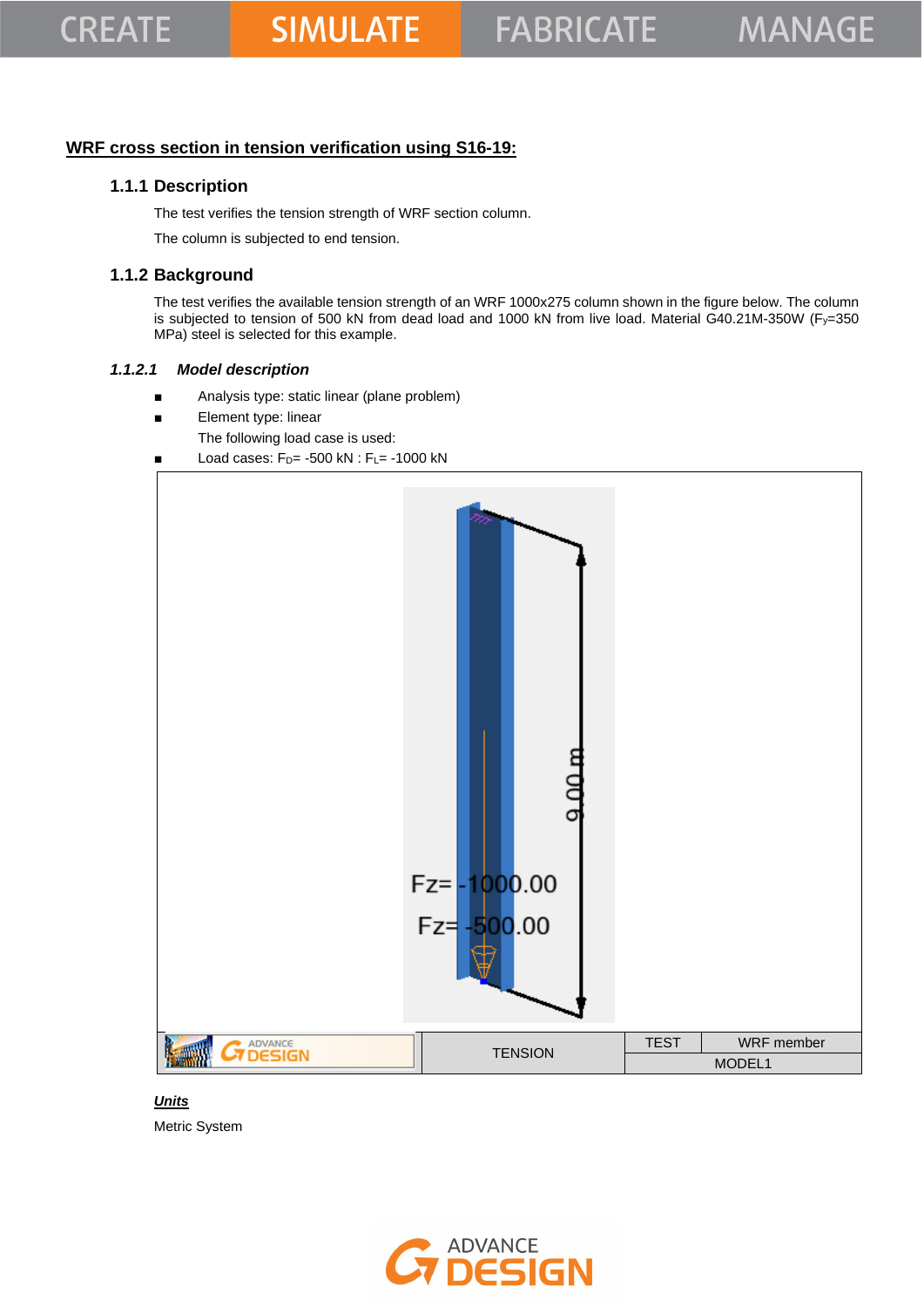#### **Geometry**



Beam length: L =900 cm

#### Materials properties

Steel G40.21M-350W is used. The following characteristics are used in relation to this material:

- Yield strength fy=350 MPa
- Longitudinal elastic modulus: E=200000 MPa
- Shear modulus of rigidity: G=76923.1 MPa

#### Boundary conditions

The boundary conditions are described below:

- Outer:
	- ► Support at X = 700 cm (Restraints: TX, TY, TZ, Rx, Ry, Rz)
- Inner: None.

#### **Loading**

The column is subjected to the following load combinations and actions:

- $ULS: q = 1.25 \times D + 1.5 \times L$
- LSS:  $q = 1 \times D + 1 \times L$

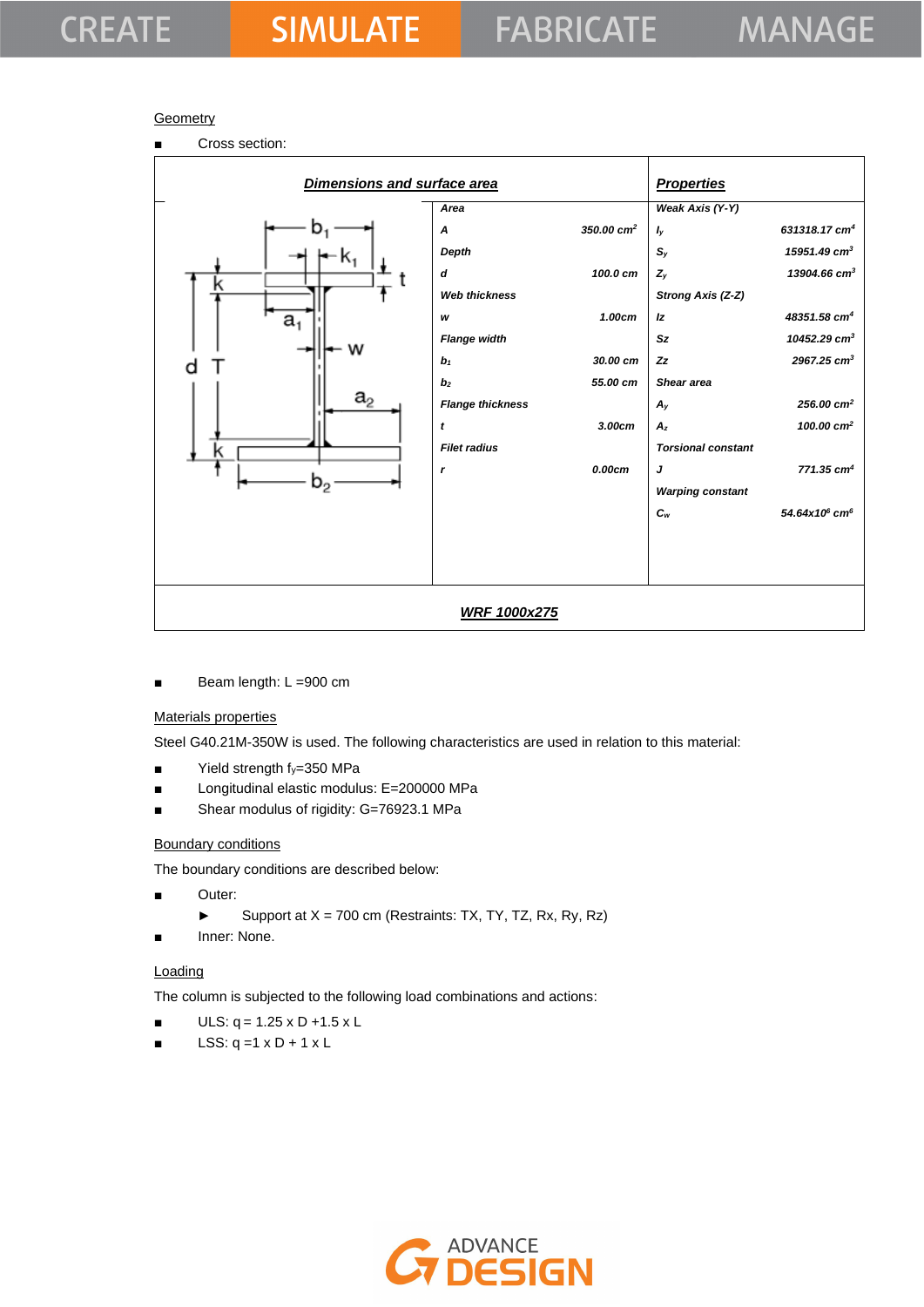## **SIMULATE**

### *1.1.2.2 Reference results in calculating*

#### Reference solution

From the NBC 2015, the required tension strength for the design is:

| ULS                                        |  |
|--------------------------------------------|--|
| $ Fx  = 1.25 \times 500 + 1.5 \times 1000$ |  |
| $ Fx  = 2125 kN$                           |  |
|                                            |  |
|                                            |  |

The Factored tensile resistance  $T_r$  of a member subjected to axial tension is computed from the clause 13.2:

$$
T_r = \phi \times Ag \times Fy
$$

In order to verify the plasticity of the gross section with the factored load computed at ULS:

**ULS**  $\phi = 0.9$  $T_r = \phi \times Ag \times Fy = 0.9 \times 35000 \times 350$  $= 11025 kN$  $T_f = Fx = 2125 kN < T_r = 11025 kN$  O.K Work ratio:  $T_f$  $\sqrt{T_r} = 19.27\%$ 

Since the member is under tension forces only the verification of bending resistance and combined forces is unnecessary.

**Finite elements modeling**

- Linear element: S beam,
- 6 nodes,
- 1 linear element.

#### *1.1.2.3 Results comparison*

| <b>Result name</b> | <b>Result description</b>   | Reference value | AD value | <b>Percent</b><br><b>Difference</b> |
|--------------------|-----------------------------|-----------------|----------|-------------------------------------|
| Тr                 | Factored tensile resistance | 11025 kN        | 11025 kN | $0.00\%$                            |
|                    | Design ratio                | 19%             | 19%      | $0.00\%$                            |